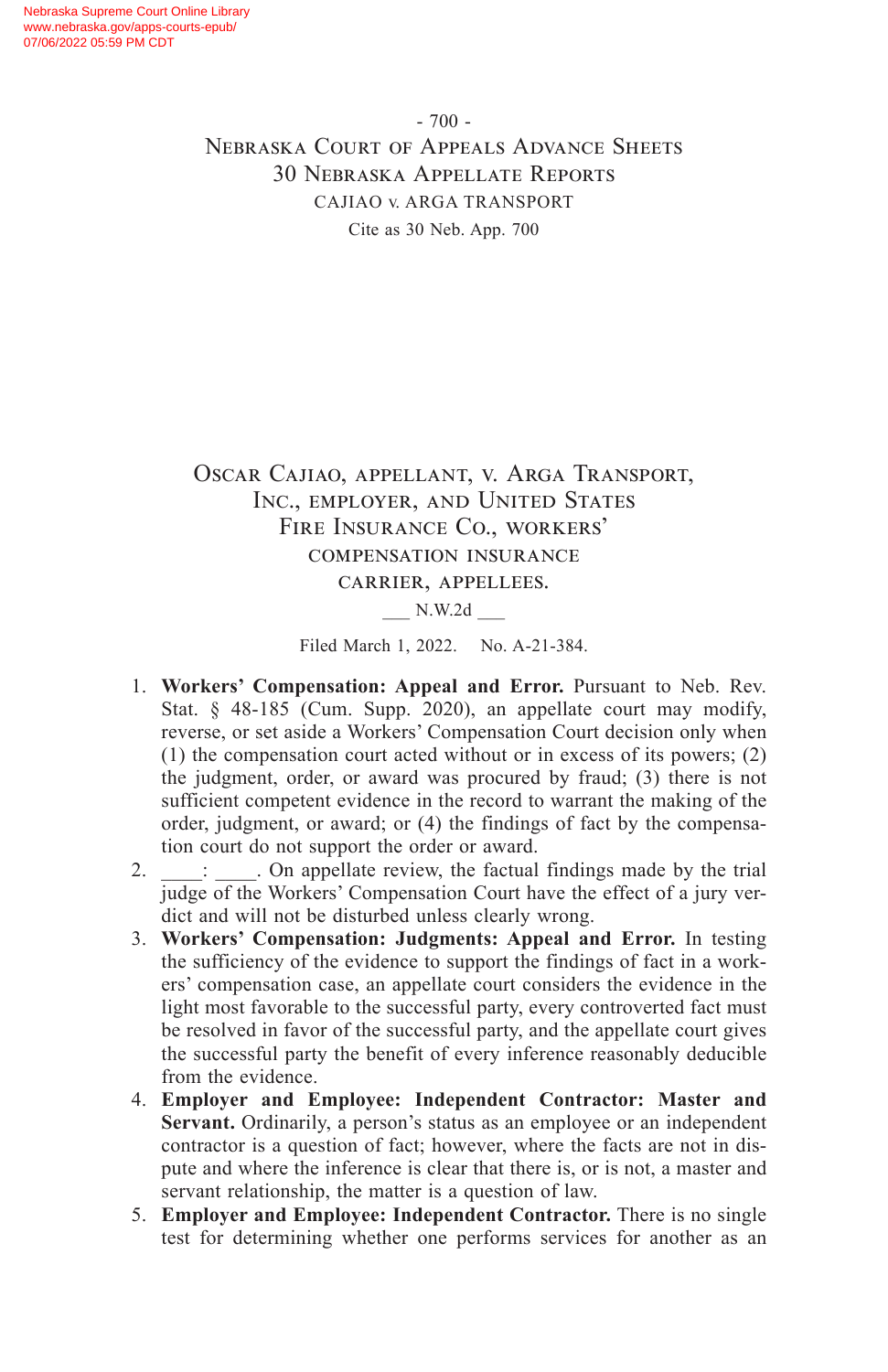### - 701 - Nebraska Court of Appeals Advance Sheets 30 Nebraska Appellate Reports CAJIAO v. ARGA TRANSPORT Cite as 30 Neb. App. 700

employee or as an independent contractor; rather, the following factors must be considered: (1) the extent of control which, by the agreement, the employer may exercise over the details of the work; (2) whether the one employed is engaged in a distinct occupation or business; (3) the kind of occupation, with reference to whether, in the locality, the work is usually done under the direction of the employer or by a specialist without supervision; (4) the skill required in the particular occupation; (5) whether the employer or the one employed supplies the instrumentalities, tools, and the place of work for the person doing the work; (6) the length of time for which the one employed is engaged; (7) the method of payment, whether by the time or by the job; (8) whether the work is part of the regular business of the employer; (9) whether the parties believe they are creating an agency relationship; and (10) whether the employer is or is not in business.

- $6.$   $\therefore$  The extent of control is the chief factor distinguishing an employment relationship from that of an independent contractor.
- 7.  $\therefore$  In examining the extent of a potential employer's control over the worker, it is important to distinguish control over the means and methods of the assignment from control over the end product of the work to be performed.
- 8. **Independent Contractor: Words and Phrases.** An independent contractor is one who, in the course of an independent occupation or employment, undertakes work subject to the will or control of the person for whom the work is done only as to the result of the work and not as to the means or methods used.
- 9. **Independent Contractor: Contracts.** Even the party contracting with an independent contractor may, without changing the status, exercise such control as is necessary to ensure performance of the contract in accordance with its terms.
- 10. **Workers' Compensation: Rules of Evidence.** As a general rule, the Nebraska Workers' Compensation Court is not bound by the usual common-law or statutory rules of evidence.
- 11. **Workers' Compensation: Evidence: Due Process: Appeal and Error.** Subject to the limits of constitutional due process, the admission of evidence is within the discretion of the Nebraska Workers' Compensation Court, whose determination in this regard will not be reversed upon appeal absent an abuse of discretion.
- 12. **Trial: Evidence: Appeal and Error.** In a civil case, the admission or exclusion of evidence is not reversible error unless it unfairly prejudiced a substantial right of the complaining party.
- 13. **Appeal and Error.** For an appellate court to consider an alleged error, a party must specifically assign and argue it.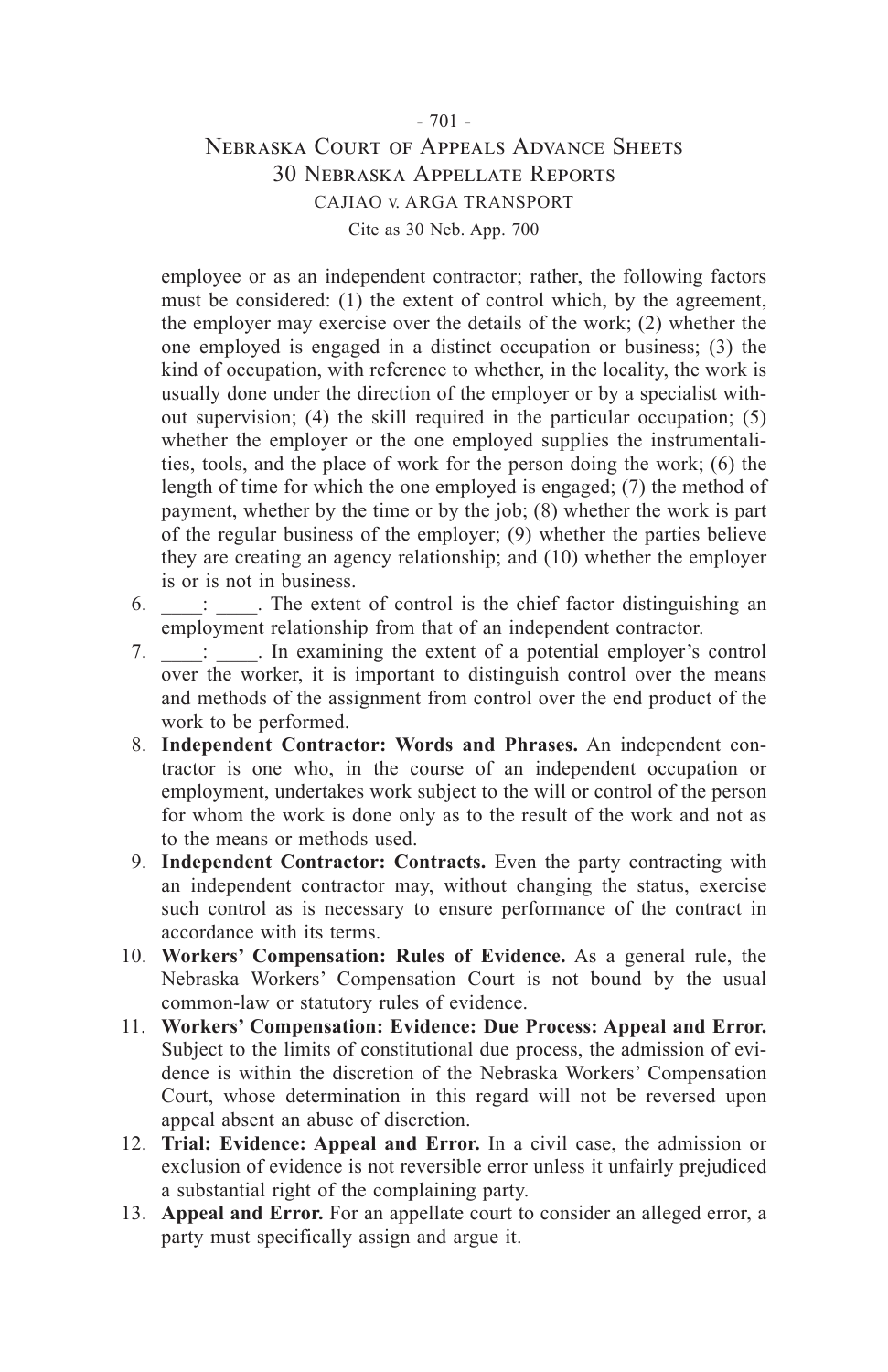### $-702 -$ Nebraska Court of Appeals Advance Sheets 30 Nebraska Appellate Reports CAJIAO v. ARGA TRANSPORT Cite as 30 Neb. App. 700

Appeal from the Workers' Compensation Court: Thomas E. Stine, Judge. Affirmed.

James E. Harris and Britany S. Shotkoski, of Harris & Associates, P.C., L.L.O., for appellant.

Lindsey E. Mills, of Smith, Mills, Schrock & Blades, P.C., for appellees.

PIRTLE, Chief Judge, and RIEDMANN and WELCH, Judges.

RIEDMANN, Judge.

# INTRODUCTION

Oscar Cajiao appeals the order of the Nebraska Workers' Compensation Court, which rejected his claim that he was an employee of Arga Transport, Inc. (Arga), determining instead that he was an independent contractor and therefore not entitled to any workers' compensation benefits. Finding no error by the compensation court, we affirm.

### BACKGROUND

Cajiao was injured in a motor vehicle accident that occurred on November 2, 2017, while he was driving a semi-tractor trailer leased by Arga. Cajiao alleged that he was an employee of Arga and entitled to workers' compensation benefits for his injuries. Arga claimed that Cajiao was an independent contractor at the time of the accident and therefore not entitled to benefits.

Cajiao filed a petition in the compensation court in October 2019, and trial was held in April 2021. The parties stipulated that the accident occurred on November 2, 2017, in York County, Nebraska, and that Cajiao gave timely notice of his injury to Arga and its insurer. The issue at trial was whether Cajiao was an employee of Arga.

Cajiao's video deposition was received into evidence at trial. He testified that he previously owned his own semi-tractor and used it in his business as an over-the-road truckdriver. To acquire work, he would search online trucking broker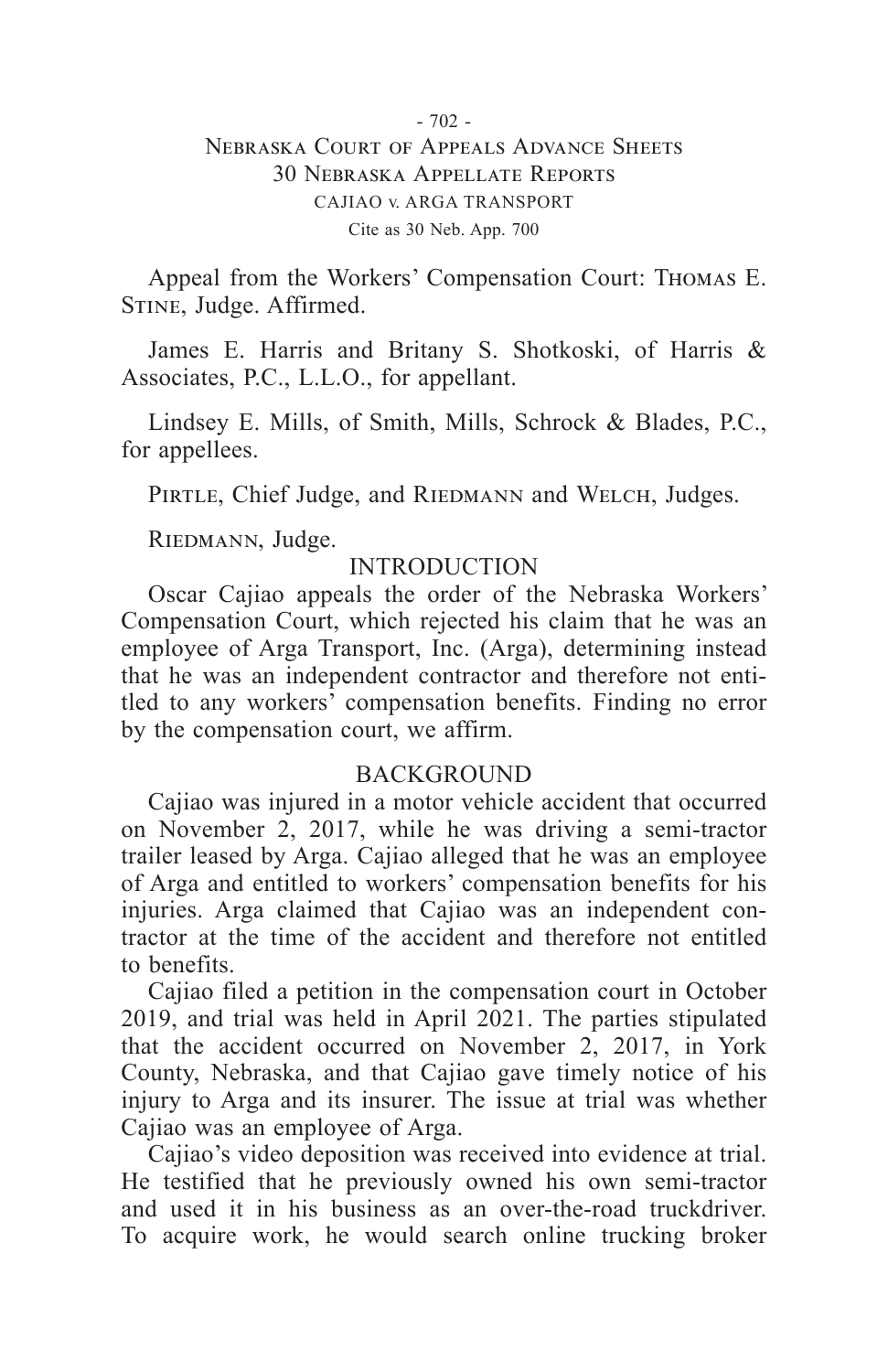### $-703 -$ Nebraska Court of Appeals Advance Sheets 30 Nebraska Appellate Reports CAJIAO v. ARGA TRANSPORT Cite as 30 Neb. App. 700

companies to find loads that were convenient for him to haul. The companies that needed freight hauled provided the details of the job, including the pickup and delivery locations, the number of miles between locations, and the weight of the load. Once the delivery was complete, Cajiao would send a bill of lading to the company and it would send him payment.

Cajiao sold his truck in approximately 2010 but continued working as a truckdriver. He continued to use the same search and application process to find loads to haul, and the companies would provide a truck for him to use to complete their delivery. After he finished hauling a load, he, again, would submit a bill of lading to the company and await payment. When the companies provided a truck for him to drive, the truck displayed the name of the company on it, because, as he explained, "[t]hat's the law."

Cajiao explained that while he drove for one company, he could not drive for another company, but that he could, and did, move back and forth among companies at any time. He worked for many companies in the 15 years prior to the accident, including Arga. In the 6 months prior to the accident, however, he was driving loads for only Arga. He was paid by the mile for Arga, and if he did not drive any miles, he did not get paid. He did not receive any other compensation or benefits from Arga, except a yearend bonus that was entirely "up to them."

The compensation court entered a written order after trial. It recognized that Cajiao sustained injuries in an accident on November 2, 2017, while driving a semi-tractor trailer leased by Arga and that the issue before it was whether Cajiao was an employee of Arga. After applying the applicable law to its factual findings, the court determined that Cajiao was an independent contractor and dismissed his petition. Cajiao timely appeals.

### ASSIGNMENTS OF ERROR

Cajiao assigns, summarized and consolidated, that the compensation court erred in (1) finding him to be an independent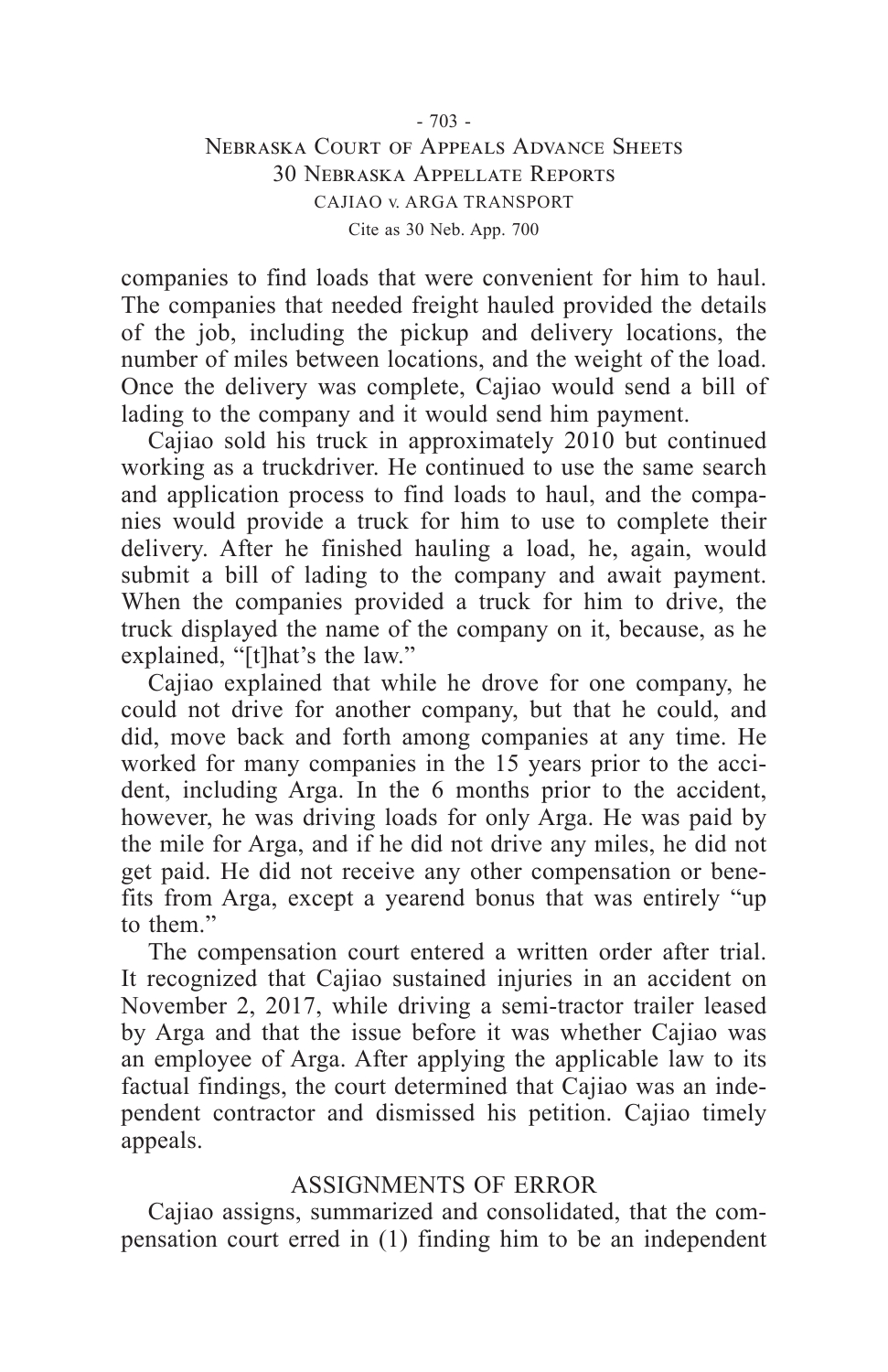### $-704 -$ Nebraska Court of Appeals Advance Sheets 30 Nebraska Appellate Reports CAJIAO v. ARGA TRANSPORT Cite as 30 Neb. App. 700

contractor and failing to award workers' compensation benefits, (2) admitting affidavits of witnesses over his objection, and (3) failing to issue a reasoned decision under Workers' Comp. Ct. R. of Proc. 11 (2021).

#### STANDARD OF REVIEW

[1] Pursuant to Neb. Rev. Stat. § 48-185 (Cum. Supp. 2020), an appellate court may modify, reverse, or set aside a compensation court decision only when (1) the compensation court acted without or in excess of its powers;  $(2)$  the judgment, order, or award was procured by fraud; (3) there is not sufficient competent evidence in the record to warrant the making of the order, judgment, or award; or (4) the findings of fact by the compensation court do not support the order or award. *Aboytes-Mosqueda v. LFA Inc.*, 306 Neb. 277, 944 N.W.2d 765 (2020).

[2,3] On appellate review, the factual findings made by the trial judge of the compensation court have the effect of a jury verdict and will not be disturbed unless clearly wrong. *Id*. In testing the sufficiency of the evidence to support the findings of fact in a workers' compensation case, an appellate court considers the evidence in the light most favorable to the successful party, every controverted fact must be resolved in favor of the successful party, and the appellate court gives the successful party the benefit of every inference reasonably deducible from the evidence. *Id*.

### ANALYSIS

Cajiao asserts that the compensation court erred in determining that he was an independent contractor of Arga rather than its employee. We disagree.

[4] A person's status as an employee or an independent contractor is a question of fact; however, where the facts are not in dispute and where the inference is clear that there is, or is not, a master and servant relationship, the matter is a question of law. *Aboytes-Mosqueda v. LFA Inc., supra*.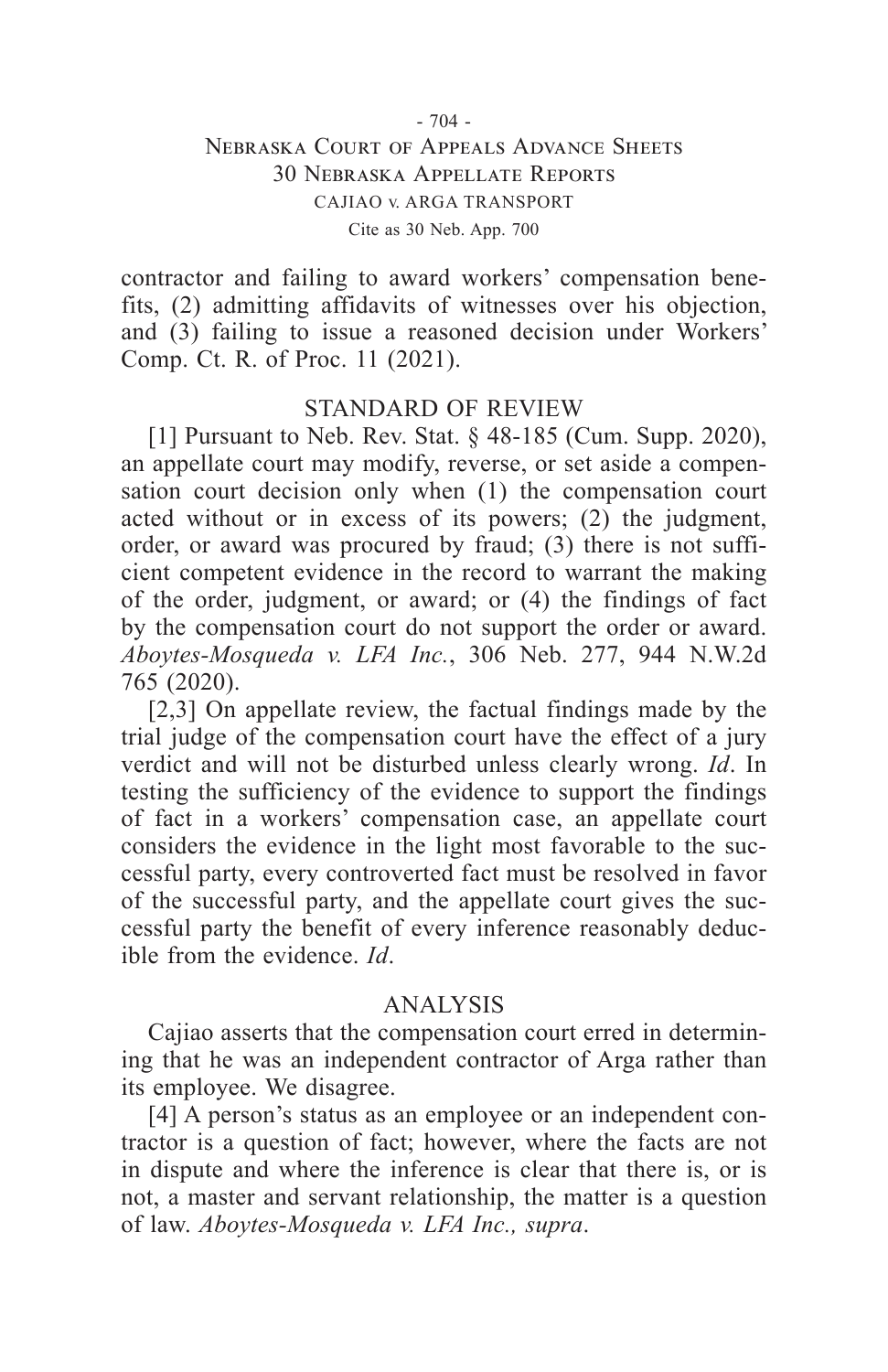# Nebraska Court of Appeals Advance Sheets 30 Nebraska Appellate Reports CAJIAO v. ARGA TRANSPORT Cite as 30 Neb. App. 700

[5] There is no single test for determining whether one performs services for another as an employee or as an independent contractor; rather, the following factors must be considered: (1) the extent of control which, by the agreement, the employer may exercise over the details of the work; (2) whether the one employed is engaged in a distinct occupation or business; (3) the kind of occupation, with reference to whether, in the locality, the work is usually done under the direction of the employer or by a specialist without supervision; (4) the skill required in the particular occupation; (5) whether the employer or the one employed supplies the instrumentalities, tools, and the place of work for the person doing the work; (6) the length of time for which the one employed is engaged; (7) the method of payment, whether by the time or by the job; (8) whether the work is part of the regular business of the employer; (9) whether the parties believe they are creating an agency relationship; and (10) whether the employer is or is not in business. *Id*.

[6-9] The extent of control is the chief factor distinguishing an employment relationship from that of an independent contractor. *Sparks v. M&D Trucking*, 301 Neb. 977, 921 N.W.2d 110 (2018). In examining the extent of the potential employer's control over the worker in this context, it is important to distinguish control over the means and methods of the assignment from control over the end product of the work to be performed. *Id*. An independent contractor is one who, in the course of an independent occupation or employment, undertakes work subject to the will or control of the person for whom the work is done only as to the result of the work and not as to the means or methods used. *Id*. Even the party contracting with an independent contractor may, without changing the status, exercise such control as is necessary to assure performance of the contract in accordance with its terms. *Id*.

In arguing that Arga exerted control over him, Cajiao relies heavily upon the fact that he had to abide by federal regulations related to trucking and interstate commerce. As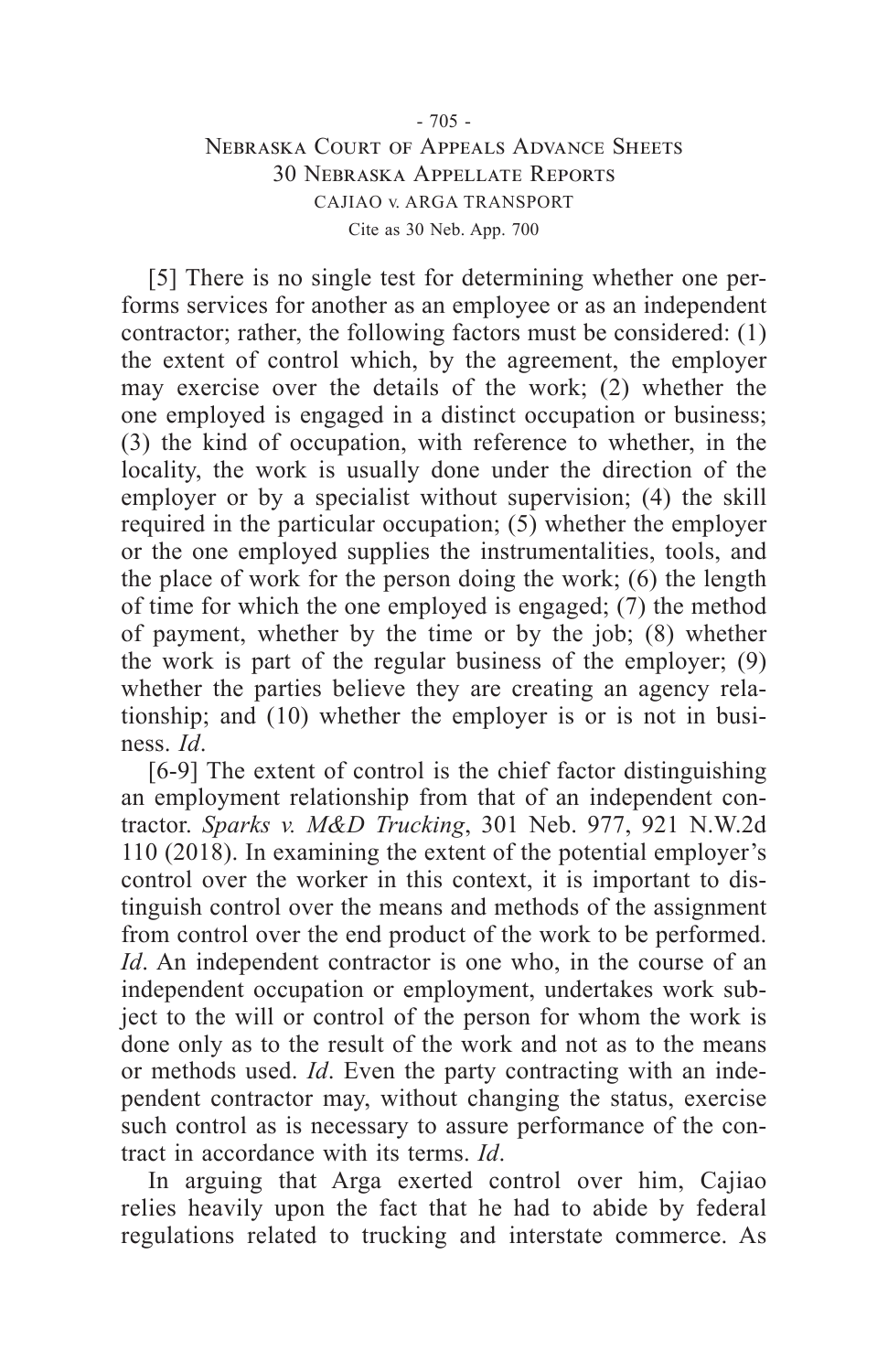### - 706 - Nebraska Court of Appeals Advance Sheets 30 Nebraska Appellate Reports CAJIAO v. ARGA TRANSPORT Cite as 30 Neb. App. 700

the compensation court found, however, Cajiao would have been required to follow all state and federal laws whether he was an employee or an independent contractor. The Nebraska Supreme Court has also recognized this fact, observing that compliance with then-existing Interstate Commerce Commission regulations would be required whether or not the plaintiff's status was that of employee or independent contractor. See *Stephens v. Celeryvale Transport, Inc.*, 205 Neb. 12, 286 N.W.2d 420 (1979).

Cajiao also asserts that because the lease agreement between Arga and its lessor provided that Arga shall have exclusive possession, control, and use of the equipment and shall assume responsibility for the operation of the equipment, we must find that he was an employee of Arga. He also correctly recognizes that 49 C.F.R. § 376.12(c)(1) (2017), part of the Federal Motor Carrier Safety Regulations, mandates this language. The Supreme Court has likewise recognized that § 376.12 and 49 C.F.R. § 376.22 (2020) require that a lease contain the following provisions: provide the lessee exclusive possession, control, and use of the equipment for the duration of the lease and provide that the lessee shall assume complete responsibility for the operation of the equipment for the duration of the lease; clearly specify the legal obligation of the lessee to maintain insurance coverage for the protection of the public; and provide that control and responsibility for the operation of the equipment shall be that of the lessee from the time possession is taken until possession is returned. See *Sparks v. M&D Trucking, supra*.

However, federal regulations, and compliance therewith, do not determine whether an employer-employee relationship exists. See *Choto v. Consolidated Lumber Transport*, 82 A.D.3d 1369, 1370, 918 N.Y.S.2d 268, 270 (2011) (stating federally regulated requirement that lessee have "'exclusive possession, control, and use of the equipment for the duration of the lease'" is not dispositive of employee-employer relationship). In fact,  $\S 376.12(c)(4)$  provides that "[n]othing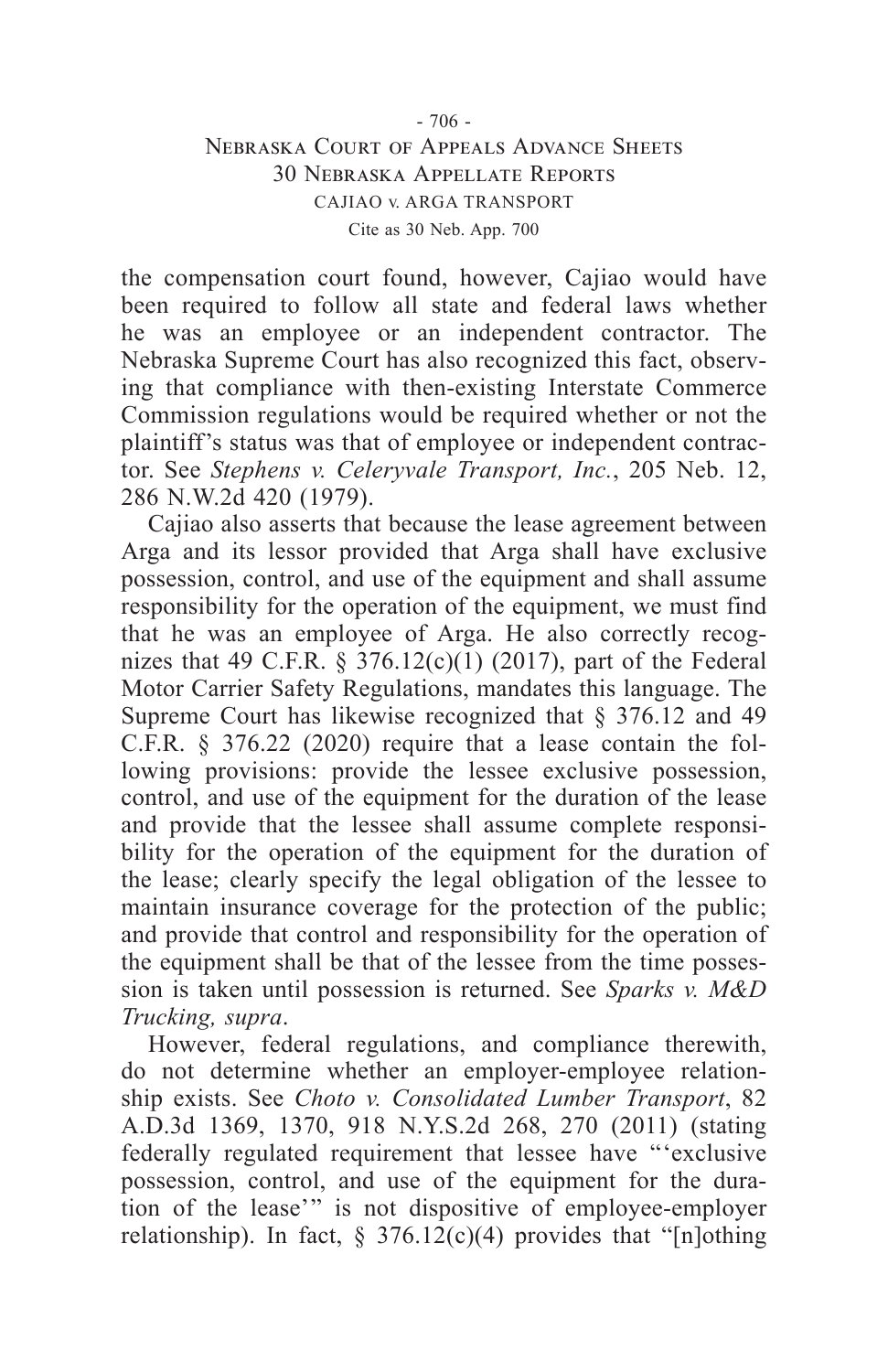### - 707 - Nebraska Court of Appeals Advance Sheets 30 Nebraska Appellate Reports CAJIAO v. ARGA TRANSPORT Cite as 30 Neb. App. 700

in the provisions required by paragraph (c)(1) of this section is intended to affect whether the lessor or driver provided by the lessor is an independent contractor or an employee of the authorized carrier lessee." Although Cajiao was not provided as a driver by the lessor, this provision rebuts Cajiao's argument that the exclusive control, possession, and supervision provision in the lease mandates a finding of an employeremployee relationship. The exclusive control, possession, and supervision provision is required to be in every lease that an authorized carrier enters into for equipment, including ones in which the driver is also leased, yet  $\S$  376.12(c)(4) specifically states such a requirement does not control the determination of the parties' relationship.

The pertinent question, therefore, is the degree of control Arga exercised over the method and manner of performing the work. See *Omaha World-Herald v. Dernier*, 253 Neb. 215, 570 N.W.2d 508 (1997) (degree of control which plaintiff exercised over method and manner of performing work was greater than that exercised by defendant). In affirming the trial court's determination that the plaintiff in *Omaha World-Herald v. Dernier, supra*, was an independent contractor distributing newspapers, the Supreme Court observed that the defendant exercised no control over the plaintiff's actual operation of the vehicle which he used to transport newspapers or the route he traveled in servicing his territory.

The Supreme Court relied on similar facts in *Stephens v. Celeryvale Transport, Inc.*, 205 Neb. 12, 286 N.W.2d 420 (1979), to reach its conclusion that the plaintiff truckdriver was an independent contractor. It noted that the defendant exercised no control over the actual operation of the truck, nor precise routes to be traveled, and that in fact, at the time the accident occurred, the plaintiff was operating on a route that he selected.

Similarly, as the compensation court determined here, although Arga may have exercised control over the result of the work, the evidence did not support a finding that it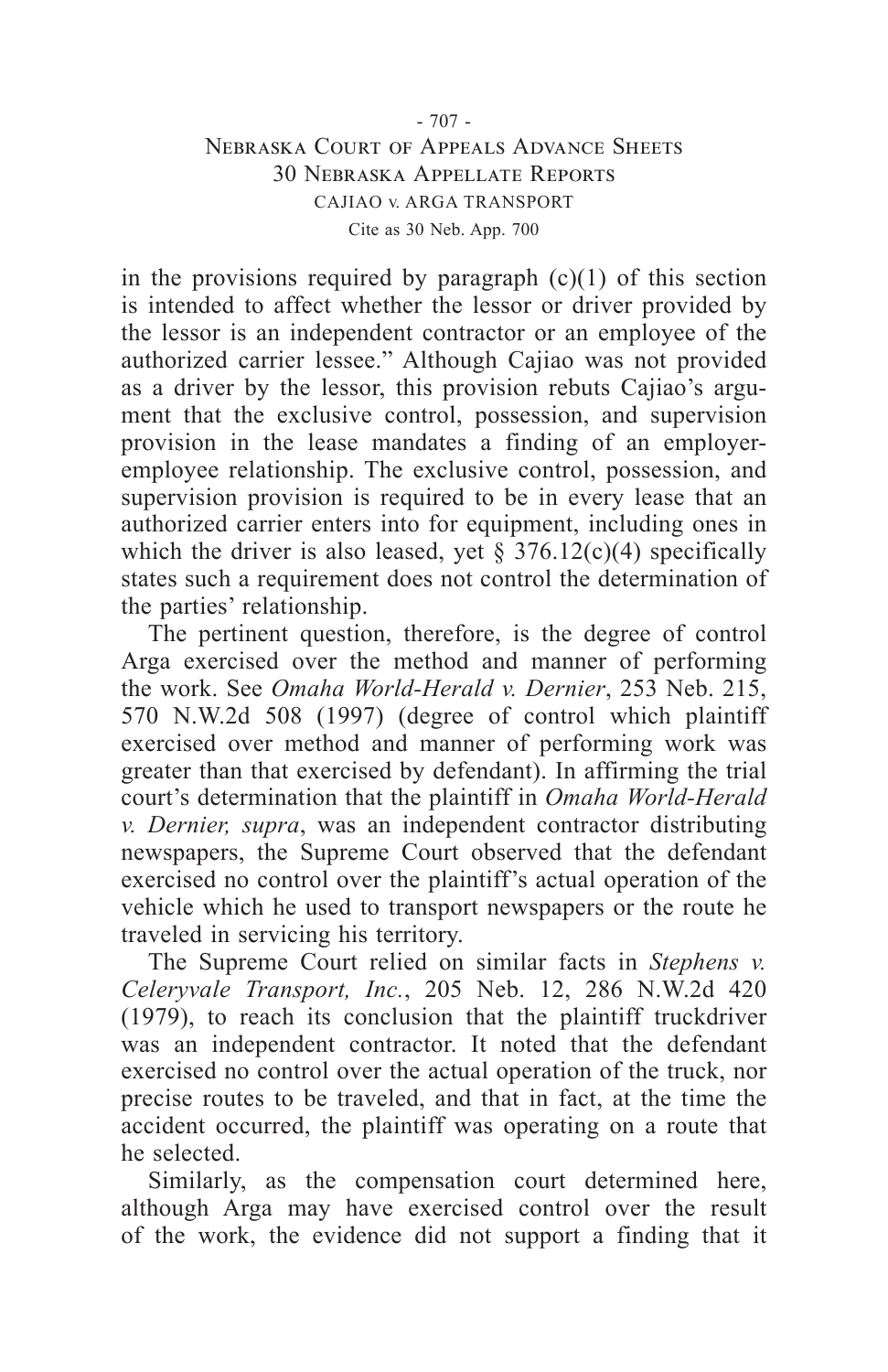### - 708 - Nebraska Court of Appeals Advance Sheets 30 Nebraska Appellate Reports CAJIAO v. ARGA TRANSPORT Cite as 30 Neb. App. 700

exercised control over the actual operation of the truck or the manner in which Cajiao completed the delivery. Arga scheduled the pickup and dropoff locations as well as the delivery time; otherwise, Cajiao had the ability to accept the loads he wanted, take days off as he wanted, and select the route to travel. The evidence did not suggest that Arga controlled the actual operation of the truck Cajiao used to complete the delivery, only that it mandated the delivery location and time. Thus, the evidence indicates that Arga had control over the result of the work but not as to the means or methods used.

Other factors also support a finding that Cajiao was an independent contractor rather than an employee of Arga. Cajiao was engaged in a distinct occupation or business. See *Kime v. Hobbs*, 252 Neb. 407, 562 N.W.2d 705 (1997) (finding truckdriver was engaged in distinct occupation).

A commercial driver's license is required to perform the work that Cajiao did, and he worked as a semi-tractor driver for at least 15 years prior to the accident. Thus, the compensation court concluded that it took specialized skill to drive a semitractor, a factual finding that is not clearly wrong and supports a finding that Cajiao was an independent contractor.

The court also determined that the length of time for which Cajiao was engaged tended to show that he was not an employee. It recognized that Cajiao had driven for various companies over the years and that he tended to move back and forth among them as he saw fit. He was able to discontinue his work for one company at any time in order to perform work for another company. Prior to the accident, he had worked exclusively for Arga for just 6 months. This factor, therefore, favors a finding that he was an independent contractor.

Furthermore, Cajiao was paid via "Form 1099-MISC" instead of a W-2 wage and tax statement, did not receive any other compensation or benefits from Arga other than a discretionary bonus, and was paid per mile rather than a set salary. He did not get paid if he did not work. Employees are normally compensated by the hour, and independent contractors are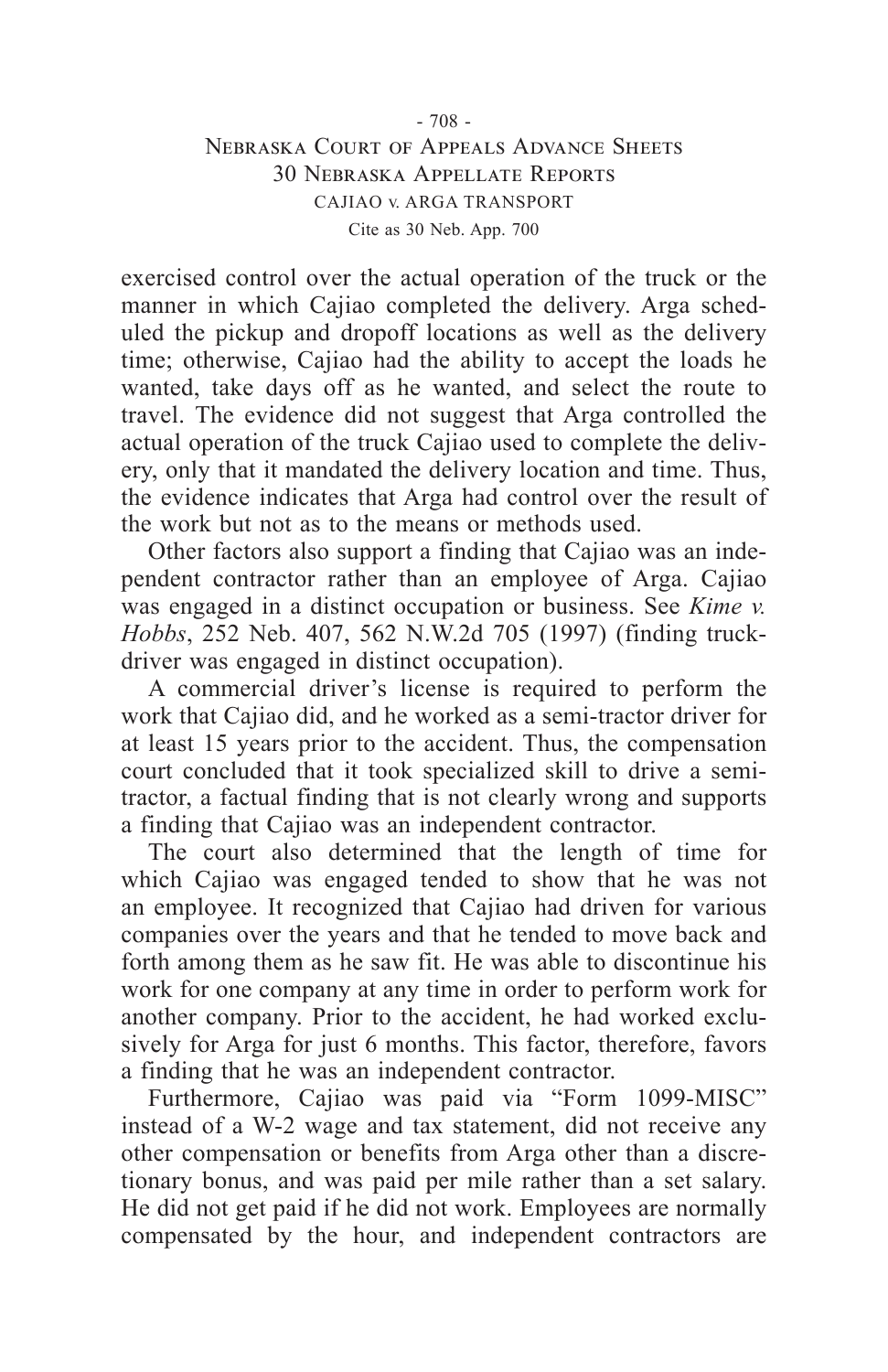#### - 709 -

### Nebraska Court of Appeals Advance Sheets 30 Nebraska Appellate Reports CAJIAO v. ARGA TRANSPORT Cite as 30 Neb. App. 700

compensated by the job. See *Stephens v. Celeryvale Transport, Inc., supra*.

Considering all of the above, we conclude that the compensation court did not err in determining that Cajiao was an independent contractor rather than an employee of Arga.

### *Affidavits.*

Cajiao assigns that the compensation court abused its discretion in admitting certain affidavits into evidence over his objection. At trial, Arga offered into evidence affidavits of two of its managers. Cajiao objected on the grounds of foundation, hearsay, relevance, undue prejudice, and speculation. The court overruled the objections. In its final order, however, the compensation court found the testimony contained in the affidavits to be "underwhelming and unpersuasive." It therefore rejected the testimonies in their entirety and did not rely on them to reach its decision.

[10,11] As a general rule, the compensation court is not bound by the usual common-law or statutory rules of evidence. *Zwiener v. Becton Dickinson-East*, 285 Neb. 735, 829 N.W.2d 113 (2013). Subject to the limits of constitutional due process, the admission of evidence is within the discretion of the compensation court, whose determination in this regard will not be reversed upon appeal absent an abuse of discretion. *Id*.

[12] In the context of a workers' compensation case, the Supreme Court has recognized that in a civil case, the admission or exclusion of evidence is not reversible error unless it unfairly prejudiced a substantial right of the complaining party. See *Tchikobava v. Albatross Express*, 293 Neb. 223, 876 N.W.2d 610 (2016). Thus, because the compensation court rejected the evidence included in the affidavits and did not rely on it to reach its decision, we need not decide the issue of the admissibility of these exhibits, because any admission would, on these facts, have been harmless. See *Wynne v. Menard, Inc.*, 299 Neb. 710, 910 N.W.2d 96 (2018).